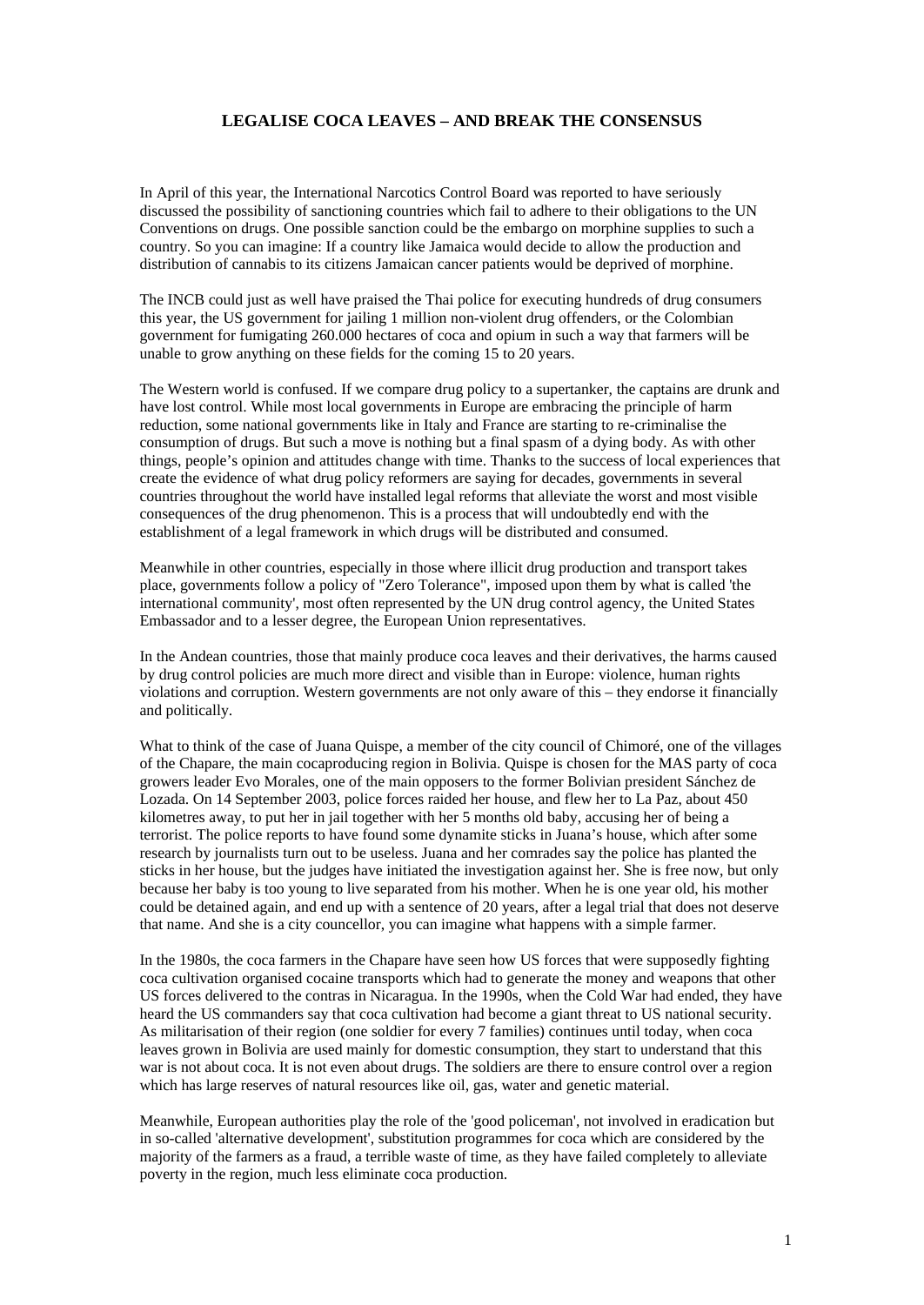As with prohibition as a whole, the key question is: How did we come into this mess? What was the ban on coca leaves about in the first place? The arguments that were used to put coca on the List of Controlled Substances that is annexed to the UN Single Convention originate from a time when the science of anthropology was poorly developed. Western authorities did not have any problem with considering indigenous people in the Andes as backward, lazy and useless. So when the United States proposed to wipe out coca consumption, a practice that had existed for at least seven thousand years in South and Central America without ever causing any adverse effect on anyone, nobody with any influence re-acted.

In Andean culture, coca leaves are a medicine, a gift of nature, a source of vitamines and energy for those who work the land in the mountains or the mines. Besides, it is a central element of social contacts, an instrument of communication, the fuel of a complex society based on reciprocity. Above all, it is sacred. Without coca, the Andean culture would not exist.

When it was still politically correct to investigate the issue in Western countries, scientists have proven that many of coca's medicinal applications are useful in a Western context too: they talk of potential uses as an antidepressive agent, a remedy against diabetes, obesity, sexual impotence, acute lack of energy, typically the diseases that have appeared in the West during the past decade. Of course we do not imagine Europeans go around with a ball of leaves in their mouth (although one should do it this way, it is actually very nice) but there are many different ways to avoid that esthetical problem.

There will be a market for coca products in the Western countries. We shall never forget that the only exception to the ban on coca in 1961 was given to the use of coca in a soft drink that today sells 1 billion liters every 24 hours: Coca Cola. When the company tried to put a new coca leaf free version of the drink on the market in 1986, public protests against this in the US increased so much, that the company had to go back to the classical version – with coca leaves inside – within months.

The international legalisation of coca leaves and its inoffensive derivatives is the first step to solve the current dilemma. With such a measure, US and other governments would have no justification left to force Andean countries to erradicate coca cultivation. The control over cultivation and elaboration of the leaves could be organised in close co-operation with existing organisations of coca producers. The producers themselves would counter the irrational extension of coca cultivation as this would damage economic and ecological sustainability of the sector.

The aim would not be to eliminate the black market, as this would be impossible to accomplish, but to reduce it to a minimum. Therefore strict agreements need to be made and respected concerning the extension of cultivation, production and trade. A truly independent international authority could be created that supervises the quality of the products and guarantees fair prices to both producer and consumer.

Proposing the legalisation of coca leaves and traditional products such as tea, chewing gum or toothpaste, may look like a futile request now. In fact it is an important step towards a more just and effective drug policy, which would be easier to take than for the case of any other product, because of the following arguments.

- Coca in its natural form has no known negative effects or effects that could be stigmatised as such. This proposal would count with the support from many citizens, also those who are not immediately in favour of legal heroin.
- The measure can be defended with the argument of offering realistic 'alternatives' to coca farmers who now grow for the cocaine industry.
- If Europe would decide to legalise the import of inoffensive coca tea, it could obtain the sympathy and political support of many developing countries, including those that do not favour 'harm reduction' right now. It would make its official attitude to favour humanitarian and rational instead of moral and repressive answers more credible.